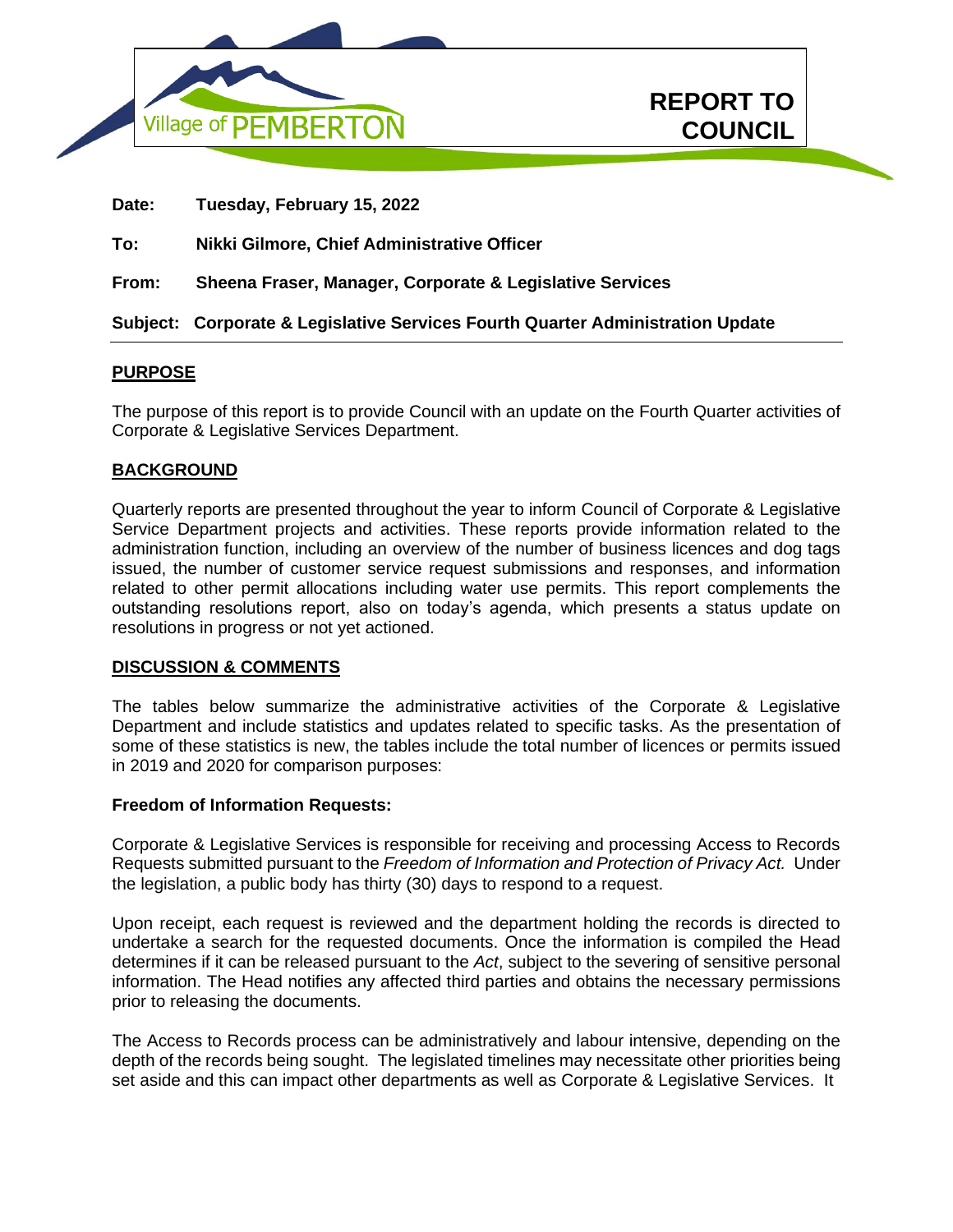Regular Council Meeting No. 1555 Fourth Quarter Corporate & Legislative Services Administration Update Tuesday, February 15, 2022 Page 2 of 6

should be noted that this process does not apply to a request for records that are routinely available, such as meeting minutes and staff reports.

The table below provides a breakdown of the number of Access to Records Requests received by the Village since 2019.

| 2019 | 2020 | First & Second<br>Quarter | <b>Third</b><br>Quarter | <b>Fourth</b><br>Quarter | 2021 Total |
|------|------|---------------------------|-------------------------|--------------------------|------------|
|      |      |                           | - withdrawn             |                          |            |

## **Business Licence:**

Corporate & Legislative Services oversees business licensing for the Village. Business licences are issued to various business types including commercial, home-based, non-resident, short term vacation rentals, bed & breakfast, trade contractor, cannabis (retail and production), temporary, mobile, or portable vendors, and special events. Business licence applications are reviewed by Development Services and Fire Department as required. The Finance Department collects and issues the licences once approved.

The table below provides a breakdown of the number of business licences issued since 2019.

| 2019 | 2020 | First &<br><b>Second</b><br>Quarter | Third<br>Quarter | <b>Fourth</b><br>Quarter | 2021 Total |
|------|------|-------------------------------------|------------------|--------------------------|------------|
| 399  | 416  | 405                                 | ว∩               | 18                       | 443        |

## **Dog Licence:**

The Village of Pemberton Animal Control Bylaw establishes that all dogs within the Village must have a dog licence (dog tag). Dog licence information allows the bylaw enforcement officer to reunite found dogs with their families. While the table below indicates that the number of licences issued has grown each year, there are still many unlicensed dogs, and, in some cases, those are the dogs that are repeatedly found on their own or dogs that have been reported as a nuisance. The Village encourages owners to get a dog tag by offering the option of purchasing a dog tag at local stores (Whiskers) and through WAG and PAWS.

| 2019 | 2020 | First &<br><b>Second</b><br>Quarter | Third<br>Quarter | <b>Fourth</b><br>Quarter | 2021 Total |
|------|------|-------------------------------------|------------------|--------------------------|------------|
| 145  | 157  | 163                                 |                  |                          | 167        |

**NOTE:** There were no dog tags sold in October and November, but 16 dog tags were sold in December; however, those were renewals for 2022 as such they are not noted in the  $4<sup>th</sup>$  quarter update as they will be reflected in  $1<sup>st</sup>$  quarter reporting in 2022.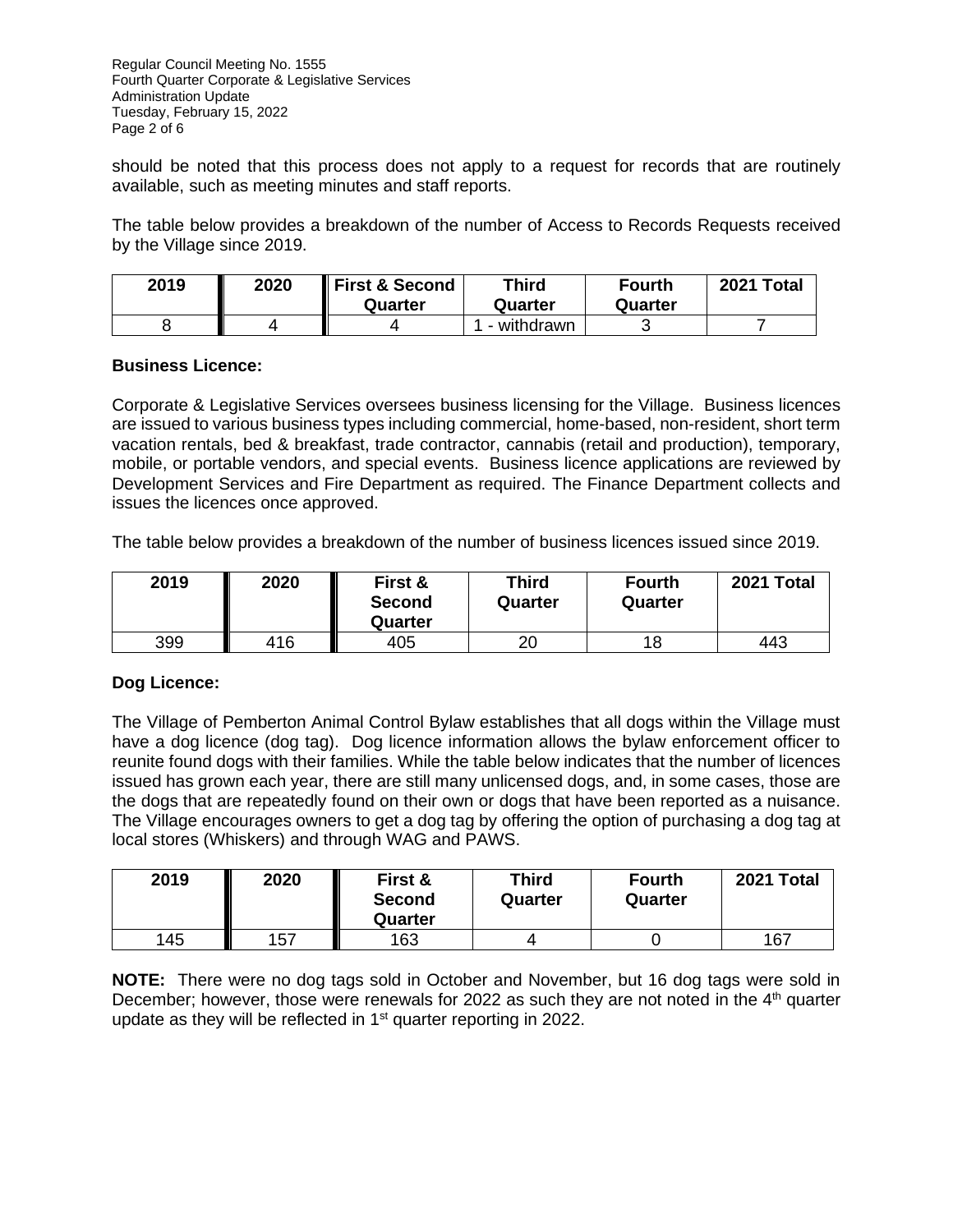## **Water Use Permit:**

Corporate & Legislative Services provides support to the Operations Department in issuing water use permits to property owners that meet the criteria to hold a permit during water restrictions pursuant to Outdoor Water Use Regulations Bylaw No. 792, 2015. Further, Bylaw Services monitors for sprinkling outside the regulated days/hours and follows up with property owners as needed.

| 2019 | 2020 | First &<br><b>Second</b><br>Quarter | <b>Third</b><br>Quarter | <b>Fourth</b><br>Quarter | 2021 Total |
|------|------|-------------------------------------|-------------------------|--------------------------|------------|
|      | 1 ຕ  |                                     |                         |                          |            |

## **Film Permits:**

The Village fields several calls each year from location scouts and production companies looking for the right location for commercial, television and movie shoots. There is considerable interest in filming in the Pemberton area and Staff actively work with location and production managers to help connect them with the appropriate agency, government, or business to meet their needs. The last major production, a Hallmark movie titled "A Family Gift for Christmas", was filmed in Pemberton in 2019.

| 2019 | 2020 | First &<br><b>Second</b><br>Quarter | <b>Third</b><br>Quarter | <b>Fourth</b><br>Quarter | 2021 Total |
|------|------|-------------------------------------|-------------------------|--------------------------|------------|
|      |      |                                     |                         |                          |            |

**Hen Keeping Permits**: 9 Permits issued since 2019. 5 active Permits as of December 31, 2021.

As noted, when the Third Quarter Reports were presented, Staff had reached out to the permit holders to confirm whether they were continuing to keep hens. Staff can advise that at this time, four (4) permit holders are no longer keeping hens and there are currently five (5) active Hen Keeping Permits.

# **Customer Service Requests:**

The Village of Pemberton has set up an online customer service request process for residents to submit requests for service. Through this program the Village receives submissions related to operational concerns, bylaw enforcement, animal control, vandalism reports and other general enquiries. Enquiries and complaints may also be submitted through the Village's [admin@pemberton.ca](mailto:admin@pemberton.ca) email address, the Facebook page, or directly to Staff.

Prior to 2021, customer service requests were tracked based on bylaw enforcement issues, animal control, and vandalism, with all other reports/concerns identified as general. However, as the Village has grown, and it is generally busier throughout the community, in 2021 operational services requests were separated out from general requests. An operational request for service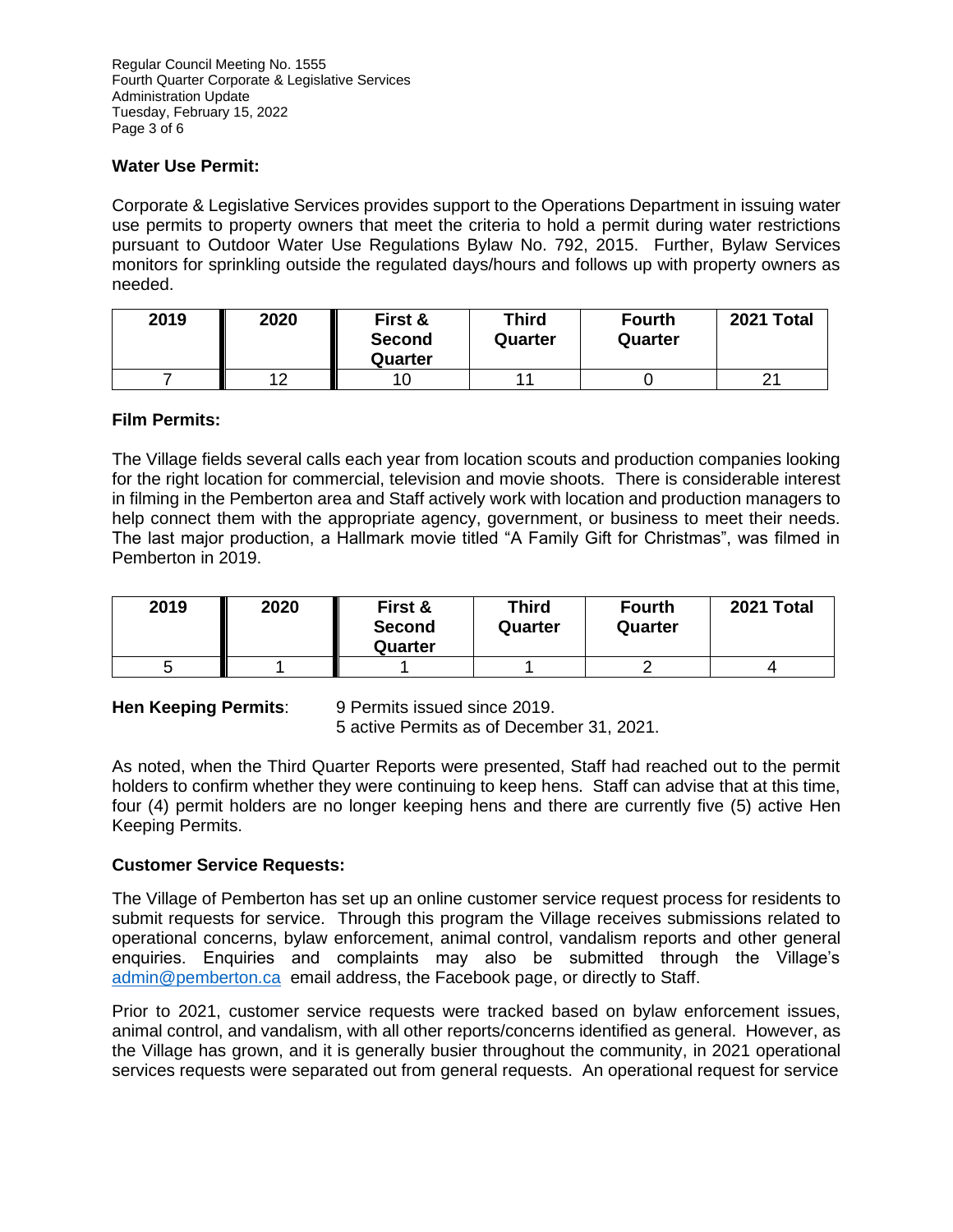Regular Council Meeting No. 1555 Fourth Quarter Corporate & Legislative Services Administration Update Tuesday, February 15, 2022 Page 4 of 6

includes concerns such as streetlights being out, garbage bins needing emptying, road repairs, snow clearing issues, and similar issues. A general request may be related to complaints or concerns that are general in nature, outside the Village's jurisdiction or authority (ie: highway concerns, strata concerns), development matters that fall outside the scope of bylaw enforcement, or in the case of much of 2020, public health order issues or concerns. While many of the general requests are not directly related to Village operations, a response is provided that might include directing the person to another authority.

Bylaw enforcement complaints and animal control concerns are referred to the Bylaw Enforcement Division. These encompass a range of concerns related to parking, noise, zoning, dogs, illegal dumping, unsightly premises, boulevard maintenance regulations, construction site issues (noise, garbage, wildlife concerns), illegal burning, sprinkling outside regulations, shortterm vacation rentals, secondary suites, and in 2020 and 2021, public health orders. While in many cases residents are seeking clarity with respect to what is permitted, often a submission will result in the need for an investigation. This can take time to resolve and, in some instances, may result in enforcement action being pursued by the Village.

In 2021 Bylaw Services received 124 calls for service on top of calls received directly by Staff. Unfortunately, in 2021, due to staffing shortages, Staff was unable to respond to many of the calls for service related to bylaw concerns. In this regard, residents were advised that due to limited resources their concern or issue would not be actioned. As the staffing limitations are still a challenge in 2022, Staff will be selective in actioning and following up on enforcement matters.

Several years ago, because of an increase in vandalism within the Village, Council directed that any report of vandalism be reported to the RCMP. As such, upon receipt of a vandalism complaint that affects Village infrastructure or buildings, Staff compile the information and submit a report to the RCMP. While the Village has not had a significant issue with vandalism in the recent past, unfortunately this year there were several reports of graffiti at the skatepark which could be considered hateful in nature. As such, the matter was referred to the RCMP, and Operations covered the offending words several times.

Staff endeavour to respond to each customer service request in a timely manner and aim to resolve the issue if it is possible to do so. As noted above, response to bylaw enforcement matters has been limited and will continue to be in 2022 due to this division being understaffed and our resources challenged.

|                                                | 2019     | 2020           | First &<br><b>Second</b><br>Quarter | <b>Third</b><br>Quarter | <b>Fourth</b><br>Quarter | 2021<br><b>Totals</b> |
|------------------------------------------------|----------|----------------|-------------------------------------|-------------------------|--------------------------|-----------------------|
| <b>Bylaw Enforcement</b><br>Complaints/Issues  | 108      | 129            | 38                                  | 37                      | 19                       | 94                    |
| Animal Control (Dogs)                          | 24       | 20             | 15                                  | 11                      | 4                        | 30                    |
| General /Operational<br>Enquiries (up to 2020) | 113      | 124            |                                     |                         |                          |                       |
| <b>General Enquiries</b>                       |          |                | 46                                  | 19                      | 22                       | 87                    |
| Operations                                     |          |                | 34                                  | 18                      | 27                       | 79                    |
| <b>Vandalism Reports</b>                       | $\Omega$ | $\overline{2}$ | 2                                   | 2                       | 0                        | 4                     |
| <b>Total CSR's received</b>                    | 245      | 275            | 135                                 | 87                      | 72                       | 294                   |

The table below provides an overview of the number of Customer Service Requests received since 2019: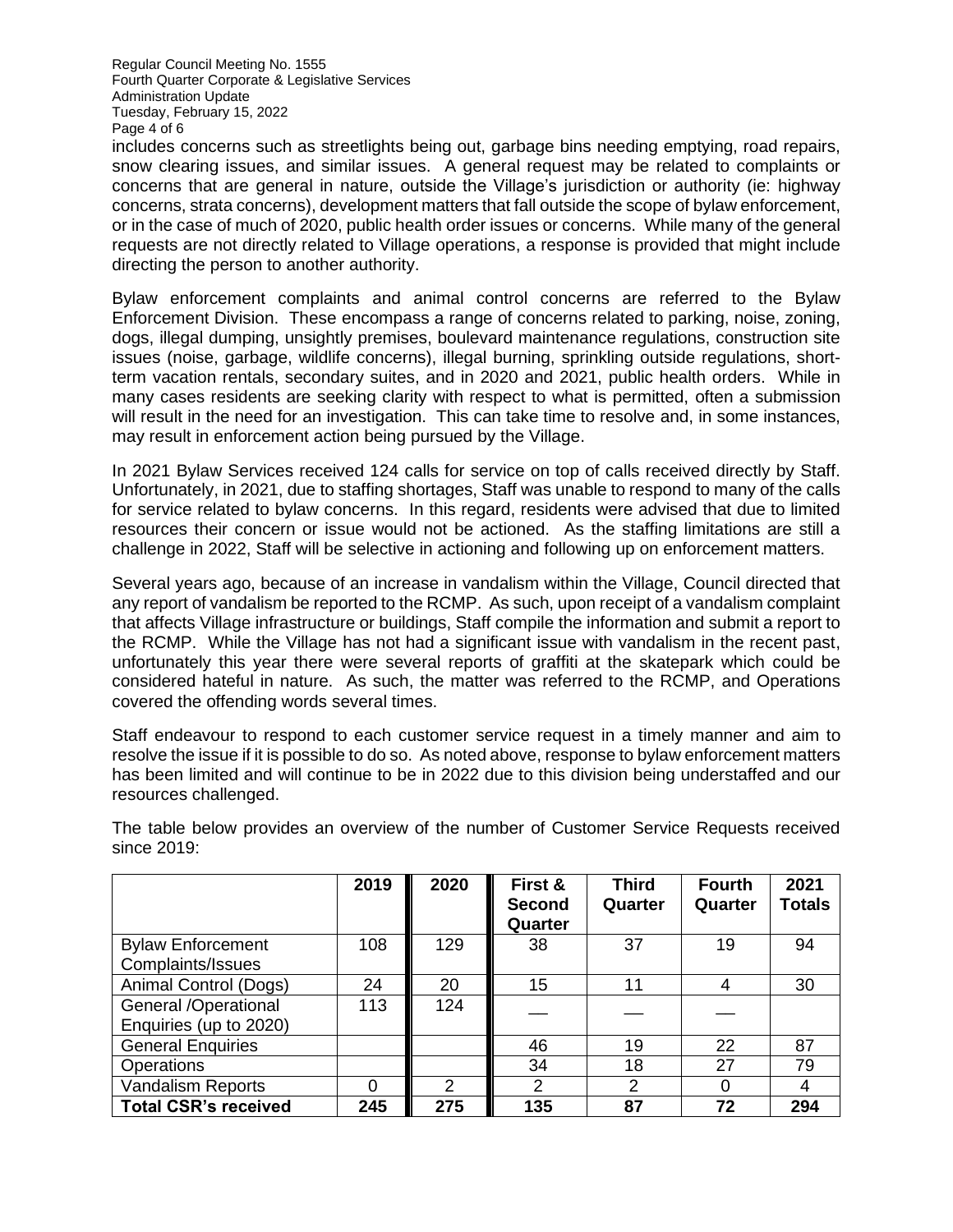# **Bylaw Enforcement Tickets Issued:**

Bylaw Services approaches bylaw enforcement with the objective of educating the public regarding the rules and regulations, especially with respect to parking, sprinkling regulations, boulevard maintenance, short-term vacation rentals, fire permits and animal control. In this regard, a letter or warning notice is provided advising of the regulations and seeking compliance before consideration is given to issuing a ticket. The Village does, however, actively patrol and issue tickets in various areas including the commercial zones. As well, tickets are issued for sprinkling regulation contraventions if, after a warning letter has been issued, sprinkling outside the regulated times continues.

It should be noted that in 2021, due to staff absences and the inability to fill the temporary position, bylaw enforcement was significantly reduced, and this is reflected in the numbers presented below. It is anticipated that tickets issued in relation to bylaw infractions will continue to be reduced in 2022 given the Village's limited resources and it is anticipated this will result in less and less compliance and potentially more bylaw related complaints being received.

| 2019 | 2020 | <b>First &amp; Second</b><br>Quarter | <b>Third</b><br>Quarter | <b>Fourth</b><br>Quarter | 2021 Total |
|------|------|--------------------------------------|-------------------------|--------------------------|------------|
| 332  | 249  | 38                                   |                         | 24                       | 66         |

## **Tickets sent to Collections:**

If a ticket has not been paid following two reminders to do so, the ticket will be referred to the Village's collection agency. In most cases, upon being contacted by the collection agency the ticket will be paid. As noted above, due to limited bylaw enforcement between March and December 2021 the number of tickets sent to collection was small. Staff are currently reviewing the list of outstanding tickets and following up as required.

| 2019 | 2020 | <b>First &amp; Second</b><br>Quarter | <b>Third</b><br>Quarter | <b>Fourth</b><br>Quarter | 2021 Total |
|------|------|--------------------------------------|-------------------------|--------------------------|------------|
| 139  | 85   | 16                                   |                         |                          | 16         |

## **Airport Operations:**

The Chief Administrative Officer is appointed as the Airport Manager, but the day-to-day administrative activities related to the airport fall to Corporate and Legislative Services with Operations managing the operational/maintenance components (ie: grass cutting and snow clearing). In this regard, Corporate and Legislative Services administers the filing of NOTAMs (Notice to Airmen) respecting runway closures or operational activities at the airport, fields lease enquiries, manages lease negotiations and responds to general enquiries regarding the airport. In 2021 there has been considerable activity related to lease negotiations and lease renewals and this has included a revamp of the master lease agreement to provide clarity and streamline the document.